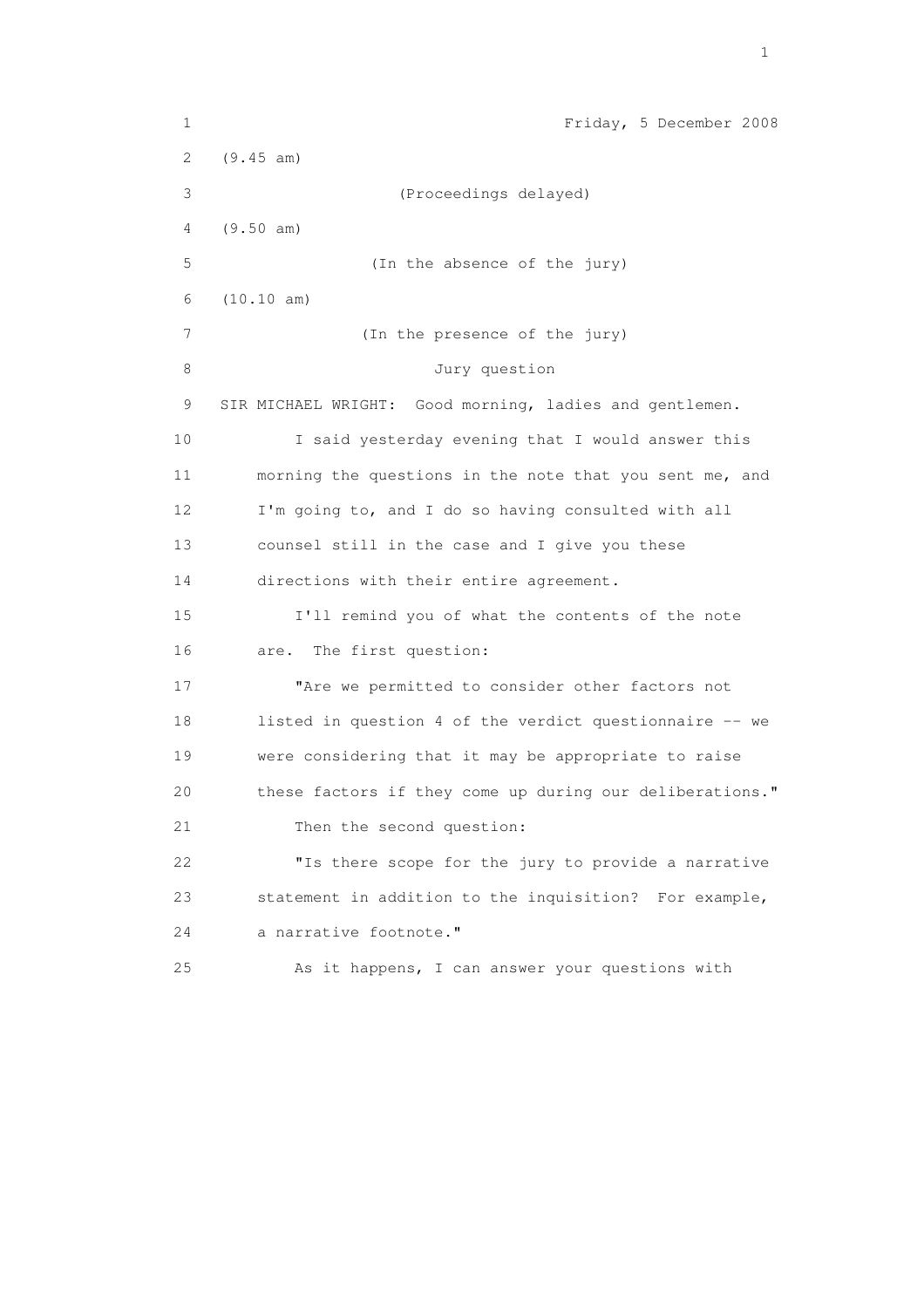1 complete confidence in this case, because the legal 2 position in this case is absolutely clear. In making 3 your decisions, you have regard to all the evidence in 4 the case, but your answers must be confined to what is 5 asked of you in the inquisition and the questionnaire. 6 The questions you have asked have been carefully

7 formulated --

 8 MR HILLIARD: Sir, it's the questions they have been asked. 9 SIR MICHAEL WRIGHT: Sorry. What did I say, "questions you 10 have asked"?

11 MR HILLIARD: Yes.

12 SIR MICHAEL WRIGHT: I beg your pardon.

 13 The questions you have been asked in the inquisition 14 and the questionnaire have been carefully formulated 15 with the assistance of all the interested persons, 16 including the family's representatives. This is to 17 ensure that we do not break any of the legal rules which 18 govern inquests, and I dare say you will find that you 19 have more than enough on your plate answering the 20 questions which do arise for your decision in the 21 questionnaire.

 22 So I do ask you and I must ask you, please, stick to 23 the questionnaire.

 24 There is one other matter that I want to deal with 25 directly, and it's this: you undoubtedly will have

 $\overline{2}$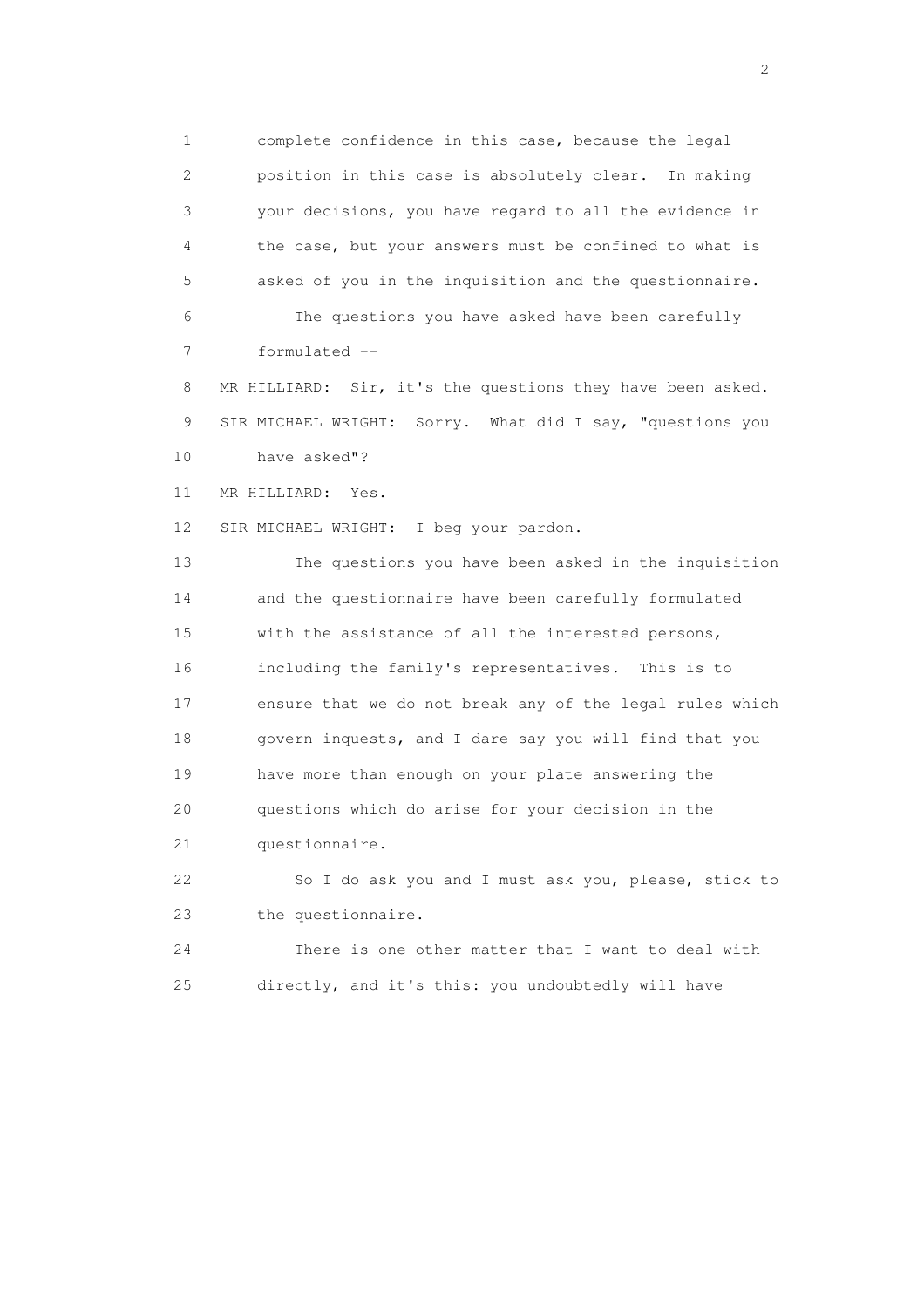1 noticed yesterday some members of the family leaving 2 court wearing T-shirts with messages on them. Initially 3 my reaction was to ignore this, but on reflection, 4 I have come to the conclusion that I ought to say 5 something to you about it.

 6 I am not going to go into the details because you 7 will readily appreciate that you simply cannot allow 8 yourselves to be influenced in any direction by matters 9 of that kind.

 10 What was displayed was wrong, and you should ignore 11 it. I, as the Coroner, have to decide questions of law 12 such as the verdicts which are properly available to you 13 and the form of the narrative questions that you should 14 consider. I have done that in this case, and that is 15 why the inquisition is drafted as it is.

 16 In any event, it's quite wrong for anyone to seek to 17 put pressure on a jury and it should not have happened. 18 To turn it upside down, to turn it on its head, just 19 suppose the families of the police officers had come to 20 court wearing T-shirts with particular messages seeking 21 to influence you. You would readily understand that 22 that was quite wrong and that you should ignore it, and 23 exactly the same principle applies here.

 24 I am very well aware that these proceedings are 25 stressful and distressing for a large number of people,

 $\sim$  3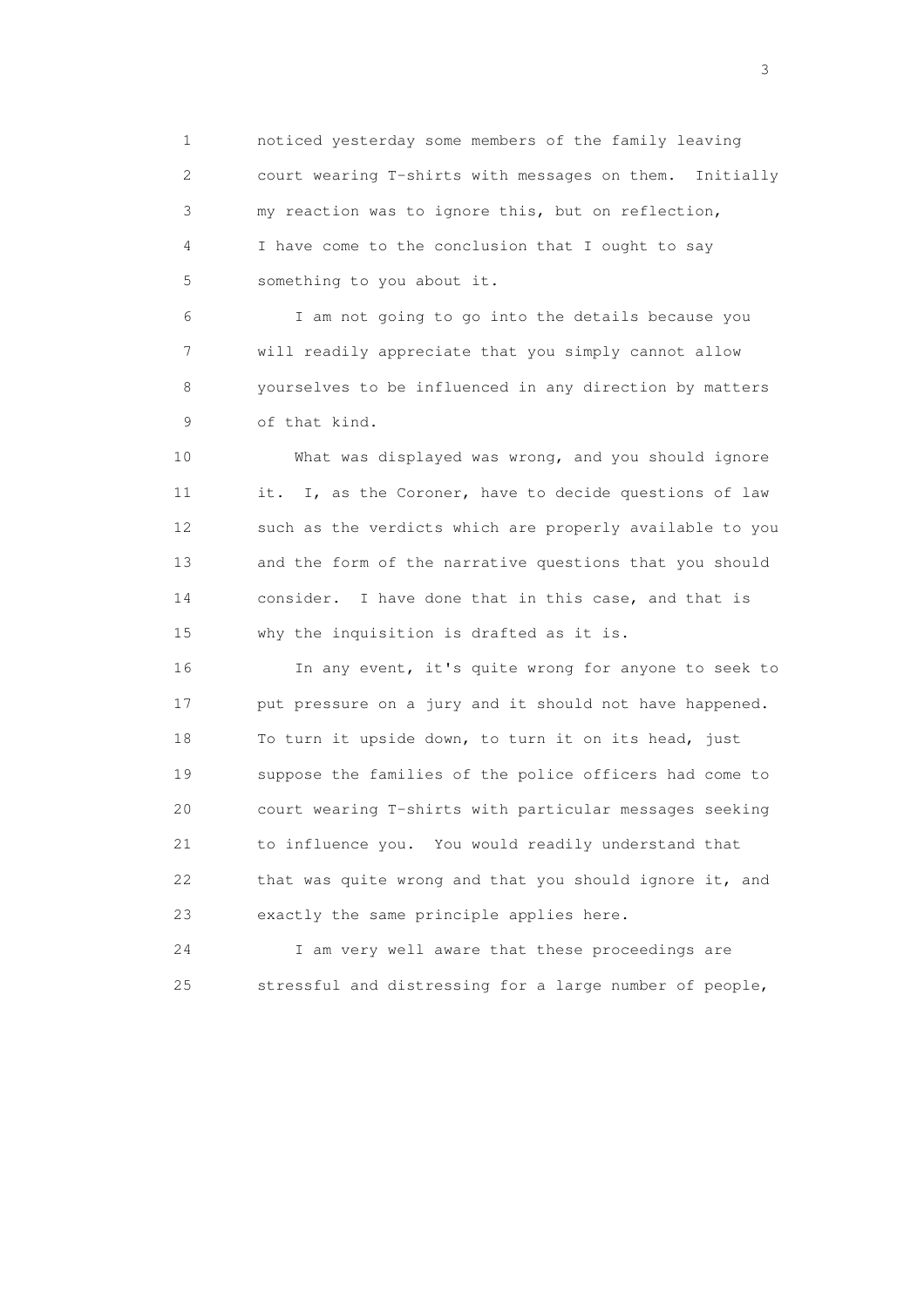1 and not just for the family of Mr de Menezes; but 2 everyone relies on you to make your decisions only upon 3 the evidence that you have heard in court, to look at 4 that evidence quite impartially and dispassionately, and 5 in that way you will do right and justice by everyone. 6 Now, can I ask you please to withdraw again and 7 continue your deliberations. 8 (10.15 am) 9 (The jury retire) 10 SIR MICHAEL WRIGHT: Thank you all for your help. 11 (10.16 am) 12 (Court rise) 13 (4.15 pm) 14 (In the presence of the jury) 15 Jury questions 16 SIR MICHAEL WRIGHT: As it's Friday, ladies and gentlemen, 17 I think 4.15 will do. Can I read, to remind you, the 18 questions you have sent me. The first question reads: 19 "When our fellow member of the jury flies overseas, 20 are the rest of the jury going to continue to deliberate 21 in his absence? If so, will we have to make our final 22 verdict in his absence if we have not finished our 23 deliberations by the time of his departure on Wednesday, 24 10 December at 7.15 in the morning?" 25 For my information, for which I am grateful:

4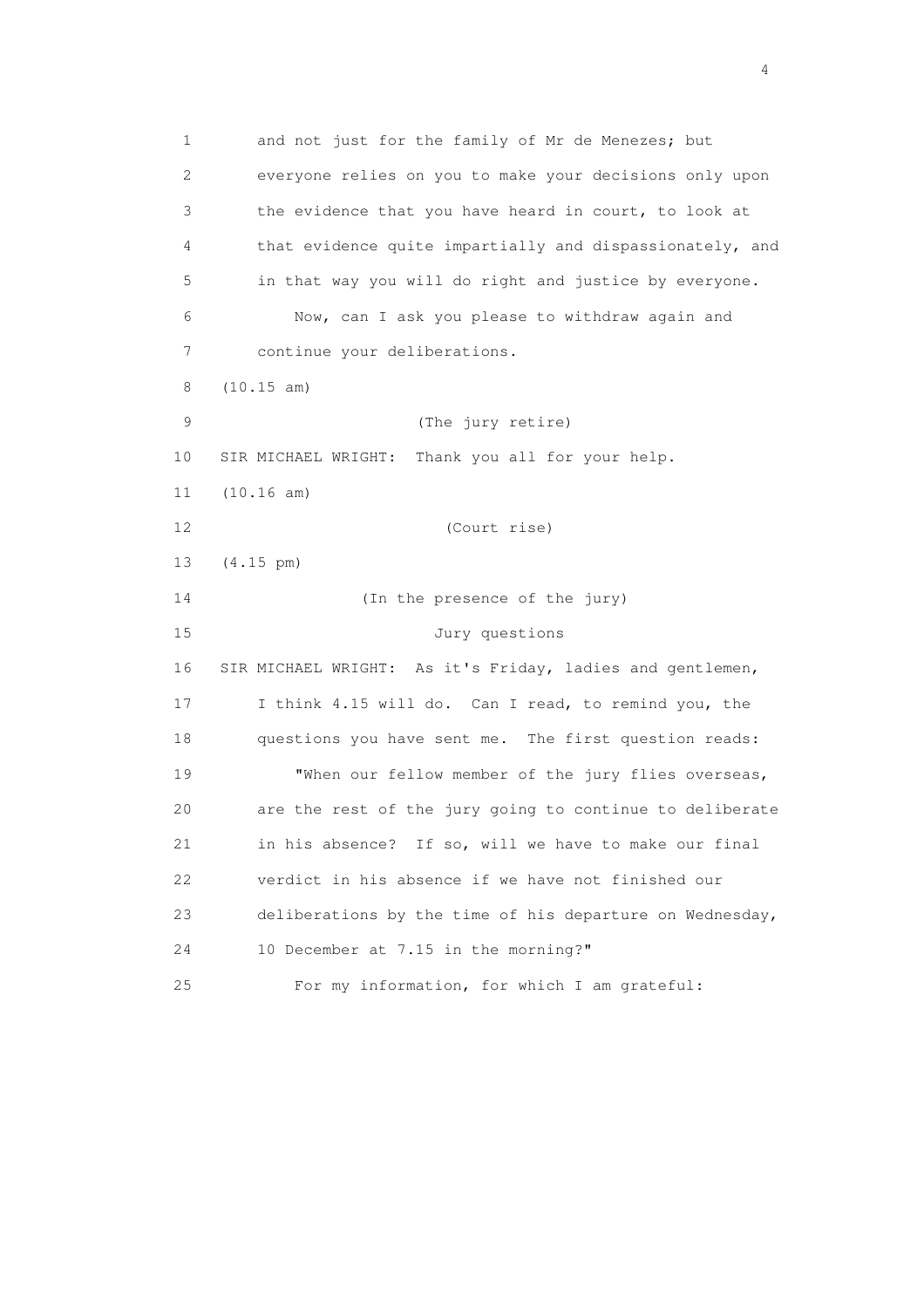1 **"...** he is due to return on 25 December." 2 The second question is:

 3 "Please would you be able to give us an indication 4 of the time we will sit in the morning and leave each 5 evening to enable us to arrange our external 6 appointments."

 7 I do not blame you for that. The answer to the 8 first question is this: if you have not reached your 9 decision or decisions by the time one of your number 10 departs, then I will discharge him from further service 11 on the jury and you will continue as a jury of ten. 12 I am afraid we can't wait until after Christmas to wait 13 for him to come back. It's very important, however, 14 that you should understand that there is still no 15 pressure upon you to make your decisions before he goes. 16 If it can't be avoided, it can't be avoided. It doesn't 17 involve any sense of pressure or need to hurry in order 18 to achieve your decisions before your colleague leaves 19 you. I cannot stress that too strongly.

 20 If he leaves, then he no longer plays any part in 21 your deliberations. There is no question of him leaving 22 a vote behind or anything of that kind. If you agree 23 with any contribution that may have come from him during 24 the time you are all together, well and good, and you 25 can take that into account when the process of

 $\sim$  5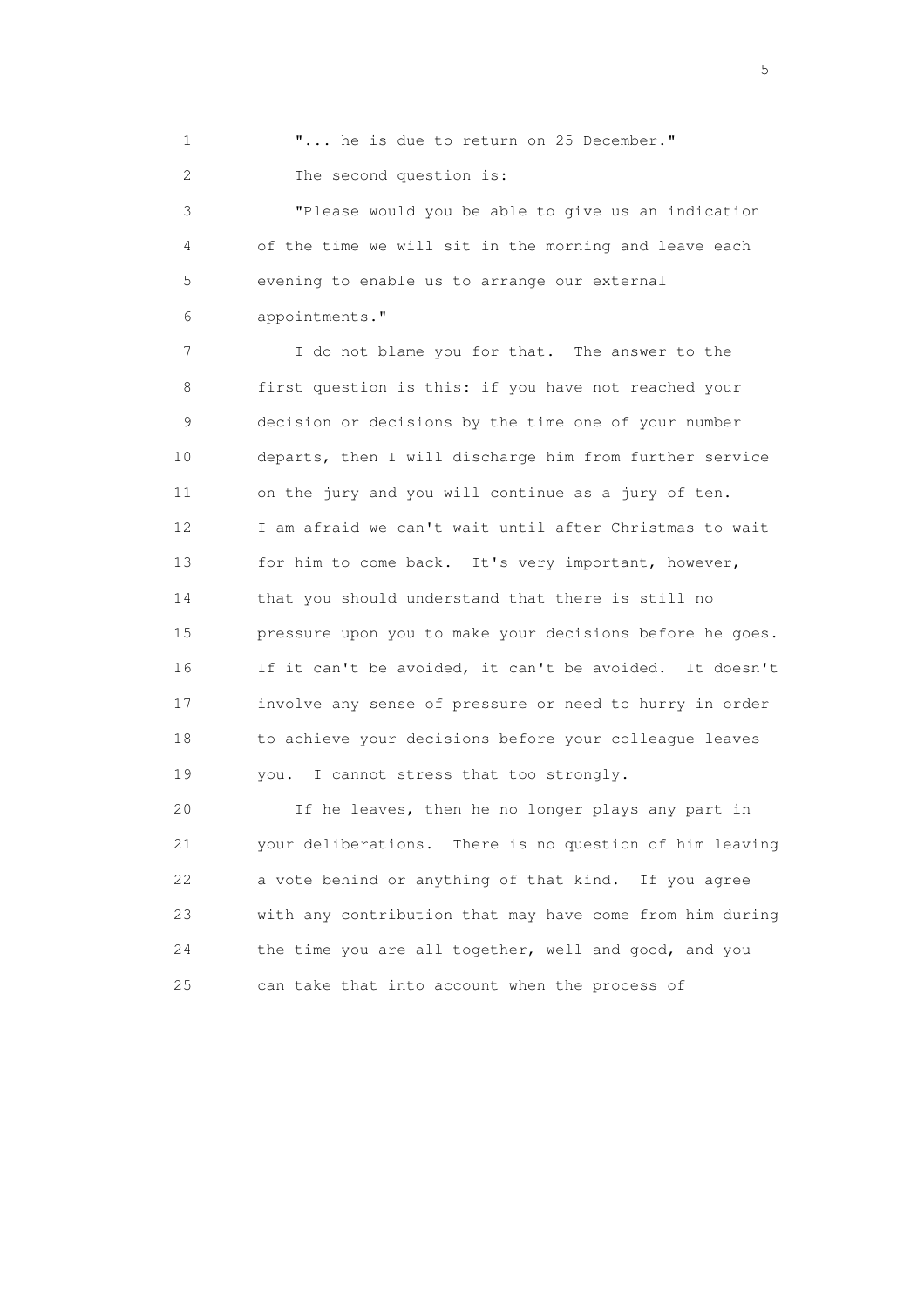1 deliberation continues after he has gone. But if you 2 don't agree, then it simply falls out of consideration, 3 falls by the wayside, once he has left you.

4 I hope that's all quite clear.

 5 Second very important question, 10 o'clock in the 6 morning to 4.30 in the afternoon. The bus is not here 7 tonight. It's all quiet out there. We will leave you 8 all to make your own arrangements to get home and to 9 come in on Monday morning, and indeed that arrangement 10 will remain unless anything untoward happens at any 11 other time.

 12 We are now coming to the weekend. We are all going 13 to be separated for two days and I'm going to repeat 14 something else which remains of absolutely prime 15 importance. It's particularly important from now on 16 that you ignore press or other media reports about the 17 inquest proceedings. These are always necessarily 18 selective in nature, governed as they are by editorial 19 selection and the pressures of space in the newspapers. 20 You must make your decisions on the whole of the 21 evidence, not just on selections or edited highlights. 22 With those parting words, I wish you all 23 a thoroughly enjoyable weekend, and we will meet again 24 at 10 o'clock on Monday morning. 25 (4.20 pm)

 $\sim$  6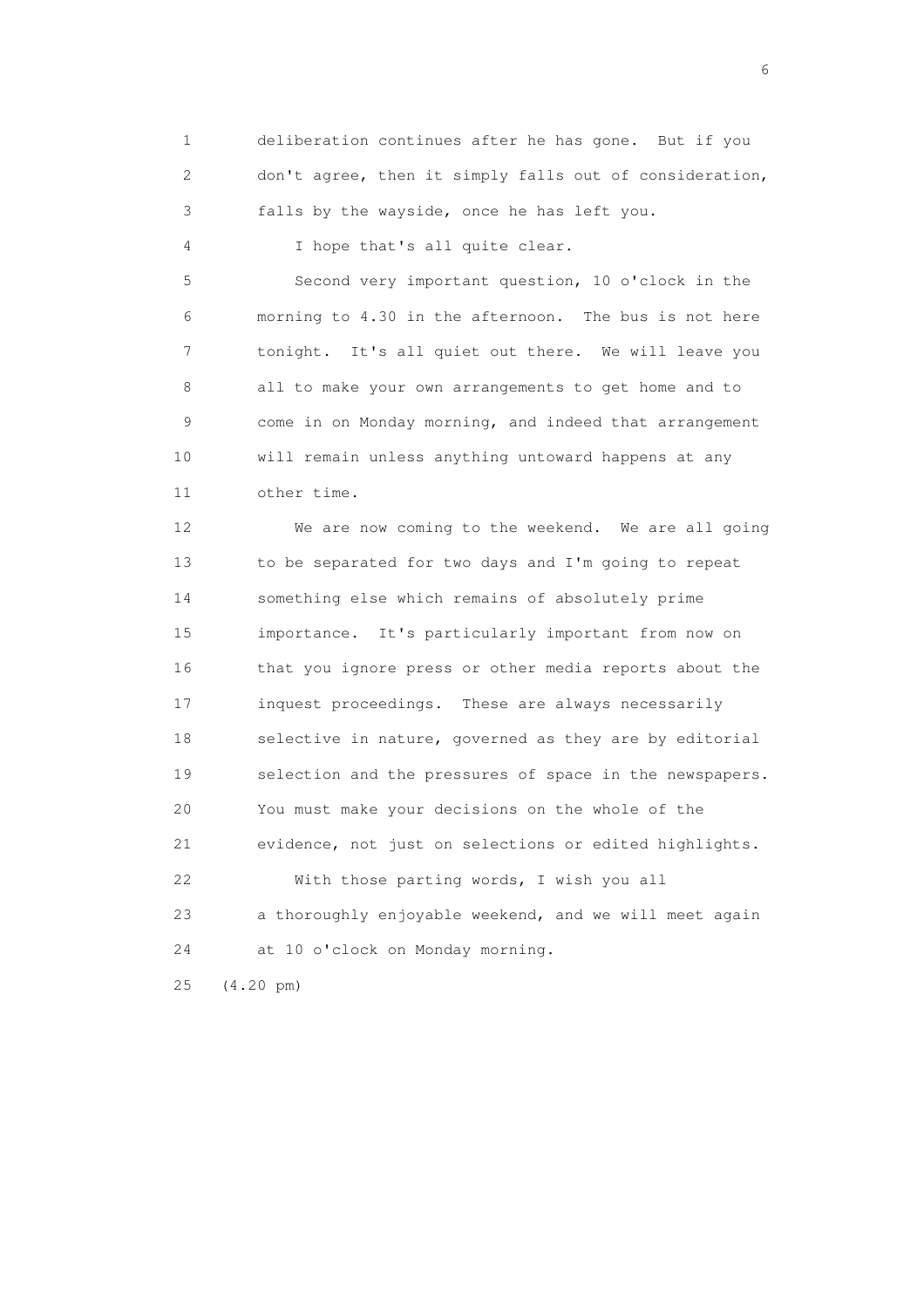| $1\,$            | (The court adjourned until 10.00 am on |
|------------------|----------------------------------------|
| $\sqrt{2}$       | Monday, 8 December 2008)               |
| $\mathsf 3$      |                                        |
| $\sqrt{4}$       |                                        |
| 5                |                                        |
| $\epsilon$       |                                        |
| $\boldsymbol{7}$ |                                        |
| $\,8\,$          |                                        |
| $\mathsf 9$      |                                        |
| $1\,0$           |                                        |
| $11\,$           |                                        |
| $12\,$           |                                        |
| $13\,$           |                                        |
| 14               |                                        |
| 15               |                                        |
| $1\,6$           |                                        |
| $1\,7$           |                                        |
| $1\,8$           |                                        |
| 19               |                                        |
| $20$             |                                        |
| $21\,$           |                                        |
| 22               |                                        |
| 23               |                                        |
| 24               |                                        |
| 25               |                                        |